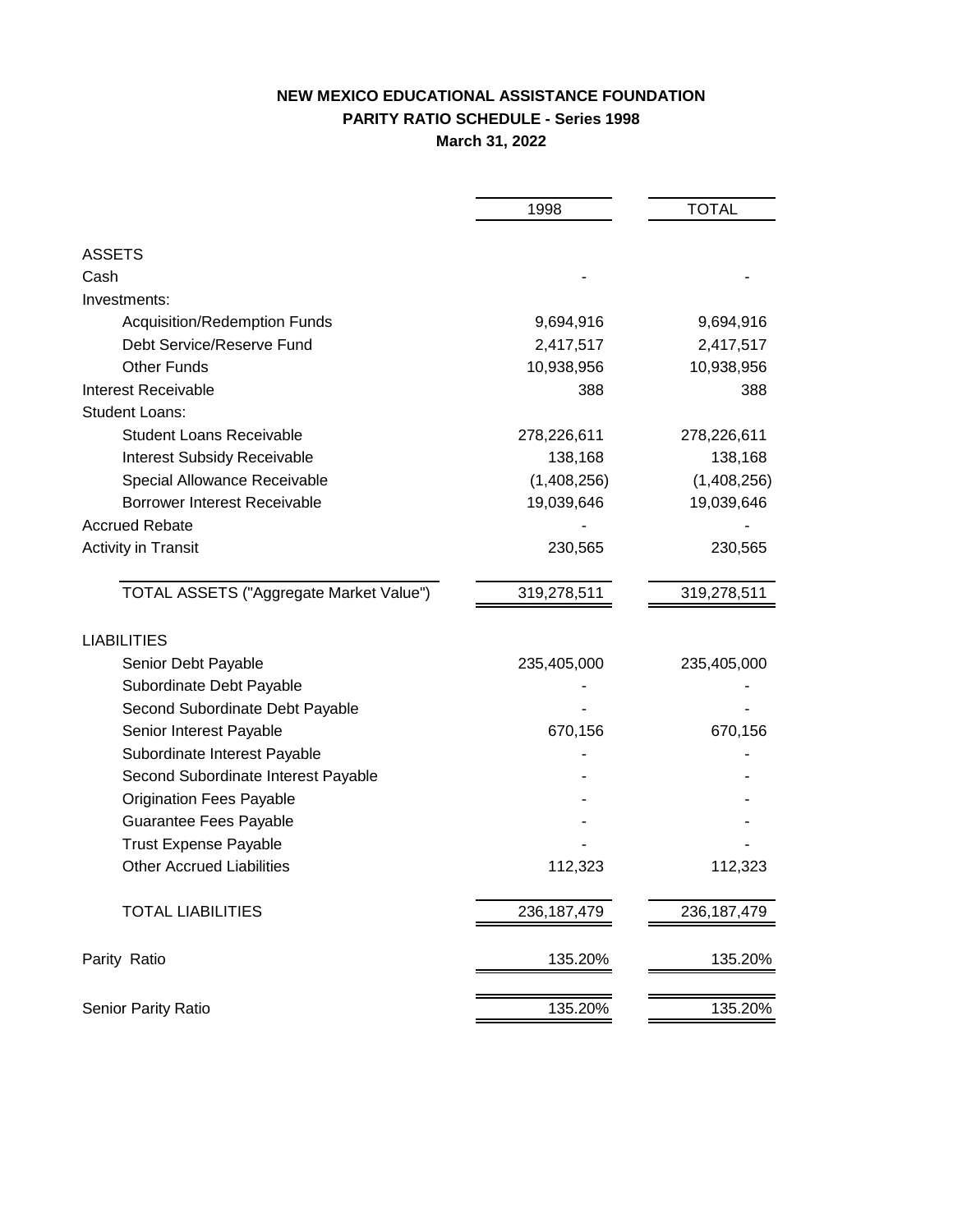| New Mexico Educational Assistance Foundation<br><b>Waterfall Activity</b>                           |                                                      |                                                    | April 1, 2022          |                            |                                |                            |
|-----------------------------------------------------------------------------------------------------|------------------------------------------------------|----------------------------------------------------|------------------------|----------------------------|--------------------------------|----------------------------|
| Reserve Funds                                                                                       |                                                      | Balance                                            | To be Released         | To be Restored             | <b>Ending Balance</b>          | <b>Total Available</b>     |
| Reserve Account(s) (>1%of princ o/s or \$300,000)                                                   |                                                      | 2 417 517 49                                       |                        |                            | 2.417.517.49                   |                            |
| Supplemental Reserve Account(s) (\$10m up to 06/01/2023 then \$500,000)*                            |                                                      | 10,000,084.08                                      |                        |                            | 10,000,084.08                  |                            |
|                                                                                                     |                                                      | 12,417,601.57                                      |                        |                            | 12,417,601.57                  |                            |
|                                                                                                     |                                                      |                                                    |                        |                            |                                |                            |
| Non-reserve Funds                                                                                   |                                                      | Balance                                            | <b>Res Release</b>     | <b>Res Restore</b>         |                                |                            |
| Revenue Account(s)<br>Redemption Account(s)                                                         |                                                      | 871,312.41                                         |                        |                            |                                | 871,312.41                 |
| Administrative Account(s)                                                                           |                                                      | 9.507.174.71<br>36,199.48                          |                        |                            |                                | 9,507,174.71<br>36,199.48  |
| Totals                                                                                              |                                                      | 10.414.686.60                                      |                        |                            |                                | 10,414,686.60              |
|                                                                                                     |                                                      |                                                    |                        |                            |                                |                            |
| Distributions                                                                                       |                                                      |                                                    | Cumulative             | Set-aside to date          | Set-aside/Due                  | Total                      |
|                                                                                                     |                                                      |                                                    |                        |                            |                                |                            |
| U.S. Department of Education                                                                        |                                                      |                                                    |                        |                            |                                |                            |
| Consolidation Rebate Fees                                                                           | 4.02 (f) 14th Sup Ind                                |                                                    |                        |                            | (113.689.22)                   | (113, 689.22)              |
| Special Allowance net of Interest Subsidy                                                           | 4.02 (f) 14th Sup Ind                                |                                                    |                        | (914, 826.08)              | (407, 550.40)                  | (1,322,376.48)             |
| Fees Due                                                                                            |                                                      |                                                    |                        |                            |                                |                            |
| Monthly Servicing Fees (1/12 x (.60% x Loan Princ)                                                  | 4.04 (i) 14th sup ind                                |                                                    |                        |                            | (141 072 28)                   | (\$141,072.28)             |
| Monthly Administrative Fee*                                                                         | 4.04 (ii) 14th sup ind                               |                                                    |                        |                            | (188,096.39)                   | ( \$188,096.39)            |
| Annual Trustee Fees not to exceed .0125% highest O/S Bonds Balance min \$5,000 per series           | 4.04 (x) 14th sup ind                                |                                                    |                        |                            |                                |                            |
| Other Fees (check indenture for max annual amounts)                                                 | 4.04 (y-z) 14th Sup ind                              |                                                    |                        |                            |                                | ×                          |
|                                                                                                     |                                                      |                                                    |                        |                            |                                |                            |
|                                                                                                     |                                                      |                                                    |                        |                            |                                |                            |
| Rebate/Excess Interest transfer to Rebate Account                                                   | 1998 5.03 (a) (iv) A                                 |                                                    |                        |                            |                                |                            |
|                                                                                                     |                                                      |                                                    |                        |                            |                                |                            |
| <b>Interest Payments</b>                                                                            |                                                      |                                                    |                        |                            |                                |                            |
| Series 2001 A-1                                                                                     | 4.02 (a)(i) 14th Sup Ind                             | 1/6th of amount due<br>1/6th of amount due         |                        | (15.859.00)                | (\$15,859,00)<br>(\$15,042.00] | (31.718.00)<br>(30,084.00) |
| Series 2002 A-2<br>Series 2003 A-2<br>Series 2004 A-1                                               | 4.02 (a)(i) 14th Sup Ind<br>4.02 (a)(i) 14th Sup Ind | 1/8th of amount due                                |                        | (15,042.00)<br>(25.713.00) | (\$25.713.00)                  | (51, 426.00)               |
|                                                                                                     | 4.02 (a)(i) 14th Sup Ind                             | 1/6th of amount due                                |                        | (30, 548.00)               | ( \$30, \$48.00)               | (61,096.00)                |
|                                                                                                     | 4.02 (ald) 14th San Ind.                             | 1/dah of amount due                                |                        | (333 333 33)               | (5333 333 33)                  | (88.888.888)               |
| Series 2021 A non-callable<br>Series 2021 A term callable                                           | 4.02 (a)(i) 14th Sup Ind                             | 1/6th of amount due                                |                        | (140, 083.33)              | (5140, 083.33)                 | (280, 166.66)              |
|                                                                                                     | 4.02 (a)(i) 14th Sup Ind                             | 1/6th of amount due                                |                        | (21.120.83)                | (521, 120.83)                  | (42, 241.66)               |
| Series 2021 B non-callable<br>Series 2021 B term callable                                           | 4.02 (a)(i) 14th Sup Ind                             | 1/6th of amount due                                |                        | (50, 895.00)               | ( \$50, 895.00]                | (101,790.00)               |
|                                                                                                     |                                                      |                                                    |                        |                            |                                |                            |
| Principal payments *<br>Series 2021 A non-callable principal payments                               |                                                      |                                                    |                        |                            |                                |                            |
|                                                                                                     | 4.02 (a) (ii) 14th Sup Ind                           | 1/12 of amount due                                 |                        |                            |                                |                            |
| Series 2021 B non-callable principal payments                                                       | 4.02 (a) (ii) 14th Sup ind                           | 1/12 of amount due                                 |                        |                            |                                | ٠                          |
| Series 2021 A Mandatory sinking fund redemptions                                                    | 4.02 (a) (ii) 14th Sup ind                           | 1/12 of amount due                                 |                        |                            |                                |                            |
| Series 2021 B Mandatory sinking fund redemptions                                                    | 4.02 (a) (ii) 14th Sup Ind                           | 1/12 of amount due                                 |                        |                            |                                | ×                          |
|                                                                                                     |                                                      |                                                    |                        |                            |                                |                            |
| Release to the Foundation<br>2023 not to exceed \$4.6 million                                       |                                                      | Annual amount                                      |                        |                            |                                |                            |
| 2024 not to excced \$4.7 million                                                                    | 4.03 (b) 14th Sup Ind<br>4.03 (b) 14th Sup Ind       |                                                    | 4,600,000.00<br>-0     |                            |                                |                            |
| 2025 not to exceed \$4.8 million                                                                    | 4.03 (b) 14th Sup Ind                                | bassalan<br>mount available                        | 4.600.000.00           |                            |                                | ×                          |
| 2026 not to exceed \$4.9 million                                                                    | 4.03 (b) 14th Sup Ind                                | current release                                    | $\overline{a}$         |                            |                                | ×                          |
| 2027 not to exceed \$5.0 million                                                                    | 4.03 (b) 14th Sup Ind                                | emaining amount                                    | 4,600,000.00           |                            |                                |                            |
| 2028 through June 2030 and resuming June 2034*                                                      |                                                      |                                                    |                        |                            |                                |                            |
|                                                                                                     |                                                      |                                                    |                        |                            |                                |                            |
| Mandatory Excess Revenue Redemption                                                                 |                                                      |                                                    |                        |                            |                                |                            |
| Payments on a pro-rata basis *                                                                      |                                                      | Before maturity date                               |                        |                            |                                |                            |
| Series 2001 A-1 (on the next interest due date)                                                     | 4.03 (c) 14th sup ind                                | until \$100,000 0/5 Bond                           |                        |                            |                                |                            |
| Series 2002 A-2 (on the next interest due date)                                                     | 4.03 (c) 14th sup ind                                | until \$100,000 0/5 Bond                           |                        |                            |                                |                            |
| Series 2003 A-2 (on the next interst due date)                                                      | 4.03 (c) 14th sup ind                                | until \$100,000 0/5 Bond                           |                        |                            |                                | ä,                         |
| Series 2004 A-1 (on the next interest due date)                                                     | 4.03 (c) 14th sup ind                                | until \$100,000 0/S Bond                           |                        |                            |                                |                            |
|                                                                                                     | Final maturity date                                  |                                                    |                        |                            |                                |                            |
| Series 2001 A-1 (on the next interest due date)<br>Series 2002 A-2 (on the next interest due date)  |                                                      | \$100,000 on 09/01/2031                            |                        |                            |                                |                            |
|                                                                                                     |                                                      | \$100,000 on 09/01/2012                            |                        |                            |                                |                            |
| Series 2003 A-2 (on the next interest due date)<br>Series 2004 A-1 (on the next interest due date)  |                                                      | \$100,000 on 09/01/2033<br>\$100,000 on 04/01/2014 |                        |                            |                                |                            |
|                                                                                                     |                                                      |                                                    |                        |                            |                                |                            |
| 2021 B Term Callable Mandatory Redemption from Excess Revenue                                       |                                                      |                                                    |                        |                            |                                |                            |
| until no longer outstanding (on the next interest due date)                                         | 4.03 (c) 14th sup ind                                |                                                    |                        |                            |                                |                            |
| 2021 A Term Callable Mandatory redemption from Excess Revenue                                       |                                                      |                                                    |                        |                            |                                |                            |
| until no longer outstanding (on the next interest due date                                          | 4.03 (c) 14th sup ind                                |                                                    |                        |                            |                                |                            |
|                                                                                                     |                                                      |                                                    |                        |                            |                                |                            |
| <b>Total Distributions</b>                                                                          |                                                      |                                                    |                        |                            |                                | (3,030,423.35)             |
|                                                                                                     |                                                      |                                                    |                        |                            |                                |                            |
|                                                                                                     |                                                      |                                                    |                        |                            |                                | 7,384,263.25               |
| Total Available Funds after payments, fees and other expenses                                       |                                                      |                                                    |                        |                            |                                |                            |
|                                                                                                     |                                                      |                                                    |                        |                            |                                |                            |
| *Trigger Breached                                                                                   |                                                      |                                                    | Threshold              | Current                    | Breached                       | Date                       |
| Monthly admin fee of 1/12 X (.20% X Princ)                                                          |                                                      |                                                    | >= 102.50% and <105.5% |                            | No                             | 2/28/2022                  |
| Monthly admin fee of 1/12 X (.50% X Princ)                                                          |                                                      |                                                    | >=105.50% and <107%    |                            | No                             | 2/28/2022                  |
| Monthly admin fee of 1/12 X (.70% X Princ)                                                          |                                                      |                                                    | $> = 107%$ and <110.8  |                            | No                             | 2/28/2022                  |
| Monthly admin fee of 1/12 X (.80% X Princ)                                                          |                                                      |                                                    | > 110.8%               | 134%                       | Yes                            | 2/28/2022                  |
| 12 month aggregate % of zero pay IBR and FB principal                                               |                                                      |                                                    | $>=48%$                | 32.51%                     | No                             | 2/28/2022                  |
| if >=48% mandatory payments on O/S bonds pro rata (2001-2004) for                                   |                                                      |                                                    |                        |                            |                                |                            |
| for period between 06/01/23 and 06/01/2034                                                          |                                                      |                                                    |                        |                            |                                |                            |
| March 2028 and later cash release parity AFTER the cash release                                     |                                                      |                                                    | >130%                  |                            | Yes or No                      |                            |
| March 2028 and later Aggregate Market Value of Trust Estate > Bonds and other liability by at least |                                                      |                                                    | \$10,000,000           |                            | Yes or No                      |                            |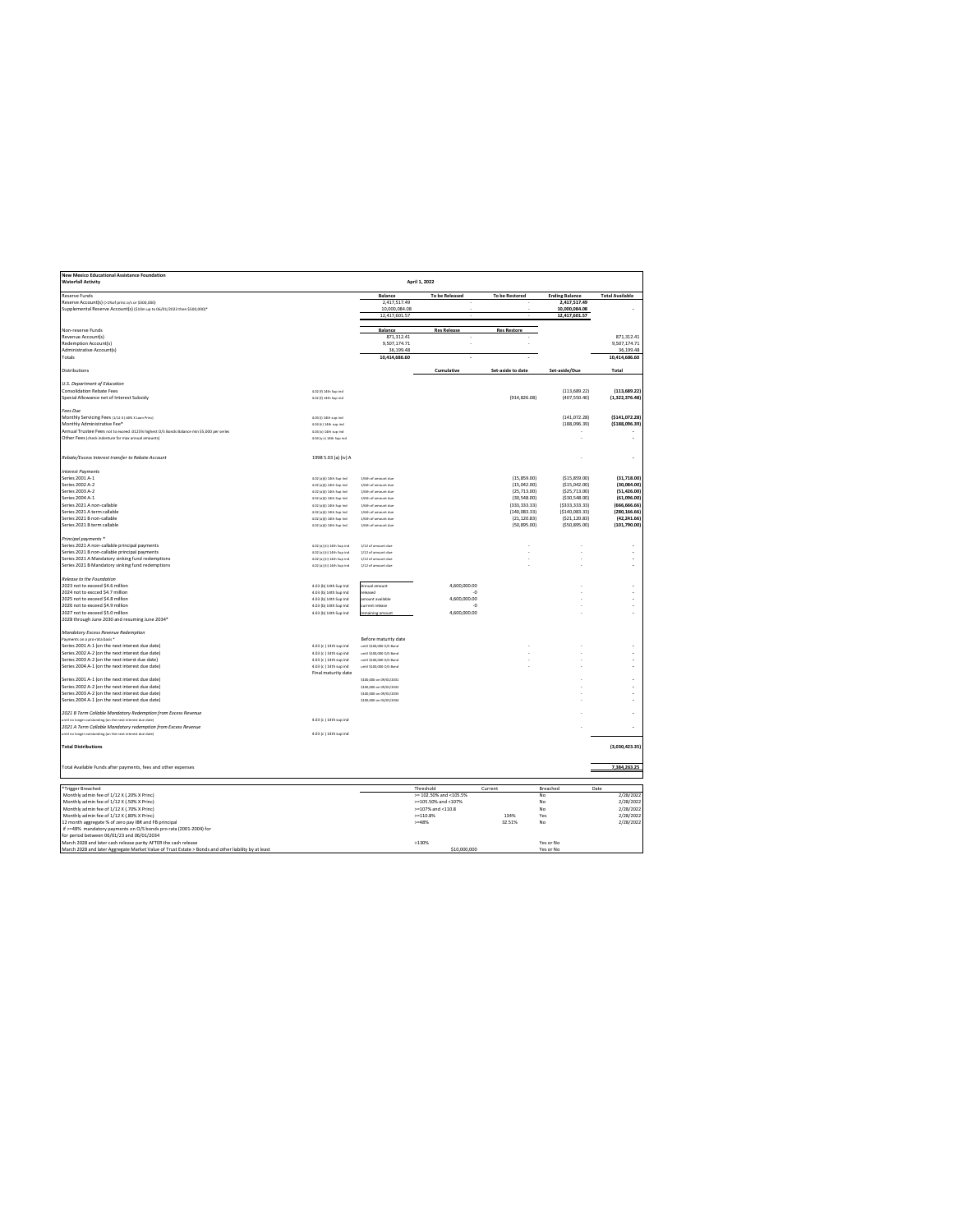# **NEW MEXICO EDUCATIONAL ASSISTANCE FOUNDATION**

# **1998 Report to Registered Owners**

**As of March 31, 2022**

|                                |                     | Beginning                      | Ending               |
|--------------------------------|---------------------|--------------------------------|----------------------|
| Name of Series                 | <b>CUSIP</b> Number | <b>Balance</b>                 | Balance              |
| Senior Series 01 A-1           | 647110FH3           | 6,250,000.00                   | 5,075,000.00         |
| 1st Subordinate Series 01 B-1  | 647110CH6           |                                |                      |
| Senior Series 02 A-1           | 647110CL7           |                                |                      |
| Senior Series 02 A-2           | 647110FJ9           | 5,850,000.00                   | 4,750,000.00         |
| Senior Series 03 A-1           | 647110 CP 8         |                                |                      |
| Senior Series 03 A-2           | 647110FK6           | 10,000,000.00                  | 8,120,000.00         |
| Senior Series 04 A-1           | 647110FL4           | 11,650,000.00                  | 9,460,000.00         |
| Senior Series 04 A-2           | 647110 CU 7         |                                |                      |
| Senior Series 04 A-3           | 647110CV5           |                                |                      |
| Senior Series 07 A-1           | 647110DG7           |                                |                      |
| Senior Series 07 A-2           | 647110DH5           |                                |                      |
| Senior Series 13-1 A-1         | 647110FG5           | 19,319,550.00                  |                      |
| Senior Series 21 1A            | 647110 FM2          | 12,000,000.00                  | 12,000,000.00        |
| Senior Series 21 1A            | 647110 FN0          | 13,500,000.00                  | 13,500,000.00        |
| Senior Series 21 1A            | 647110 FP5          | 13,500,000.00                  | 13,500,000.00        |
| Senior Series 21 1A            | 647110 FO3          | 12,500,000.00                  | 12,500,000.00        |
| Senior Series 21 1A            | 647110 FR1          | 12,500,000.00                  | 12,500,000.00        |
| Senior Series 21 1A            | 647110 FS9          | 8,000,000.00                   | 8,000,000.00         |
| Senior Series 21 1A            | 647110 FT7          | 8,000,000.00                   | 8,000,000.00         |
| Senior Series 21 1A            | 647110 FU4          | 82,000,000.00                  | 82,000,000.00        |
| Senior Series 21 1B            | 647110 FV2          | 4,000,000.00                   | 4,000,000.00         |
| Senior Series 21 1B            | 647110 FW0          | 3,000,000.00                   | 3,000,000.00         |
| Senior Series 21 1B            | 647110 FX8          | 3,000,000.00                   | 3,000,000.00         |
| Senior Series 21 1B            | 647110 FY6          | 3,000,000.00                   | 3,000,000.00         |
| Senior Series 21 1B            | 647110 FZ3          | 2,000,000.00                   | 2,000,000.00         |
| Senior Series 21 1B            | 647110 GA7          | 1,000,000.00                   | 1,000,000.00         |
| Senior Series 21 1B            | 647110 GG4          | 1,000,000.00                   | 1,000,000.00         |
| Senior Series 21 1B            | 647110 GH2          | 29,000,000.00                  | 29,000,000.00        |
| <b>Total Bonds Outstanding</b> |                     | 261,069,550.00<br><sup>S</sup> | 235,405,000.00<br>\$ |

## DISTRIBUTION OF FINANCED ELIGIBLE LOANS BY LOAN TYPE As of March 31, 2022

|                              |                 |                   |              | Percentage of Loans |  |
|------------------------------|-----------------|-------------------|--------------|---------------------|--|
|                              |                 |                   | Outstanding  | by Outstanding      |  |
| Loan Type                    | Number of Loans | Principal Balance |              | Principal Balance   |  |
| Stafford - Subsidized        | 22,495          | \$                | 69, 317, 627 | 24.91%              |  |
| Stafford - Unsubsidized      | 16,184          | 84,971,182        |              | 30.54%              |  |
| PLUS & PLUG                  | 91              |                   | 605,905      | $0.22\%$            |  |
| <b>SLS</b>                   | 8               |                   | 60,650       | 0.02%               |  |
| Consolidation - Subsidized   | 4,815           |                   | 60.250.994   | 21.66%              |  |
| Consolidation - Unsubsidized | 4,389           |                   | 61, 372, 371 | 22.06%              |  |
| Link Loans                   | 260             |                   | 1,647,882    | 0.59%               |  |
|                              | 48.242          |                   | 278,226,611  | 100.00%             |  |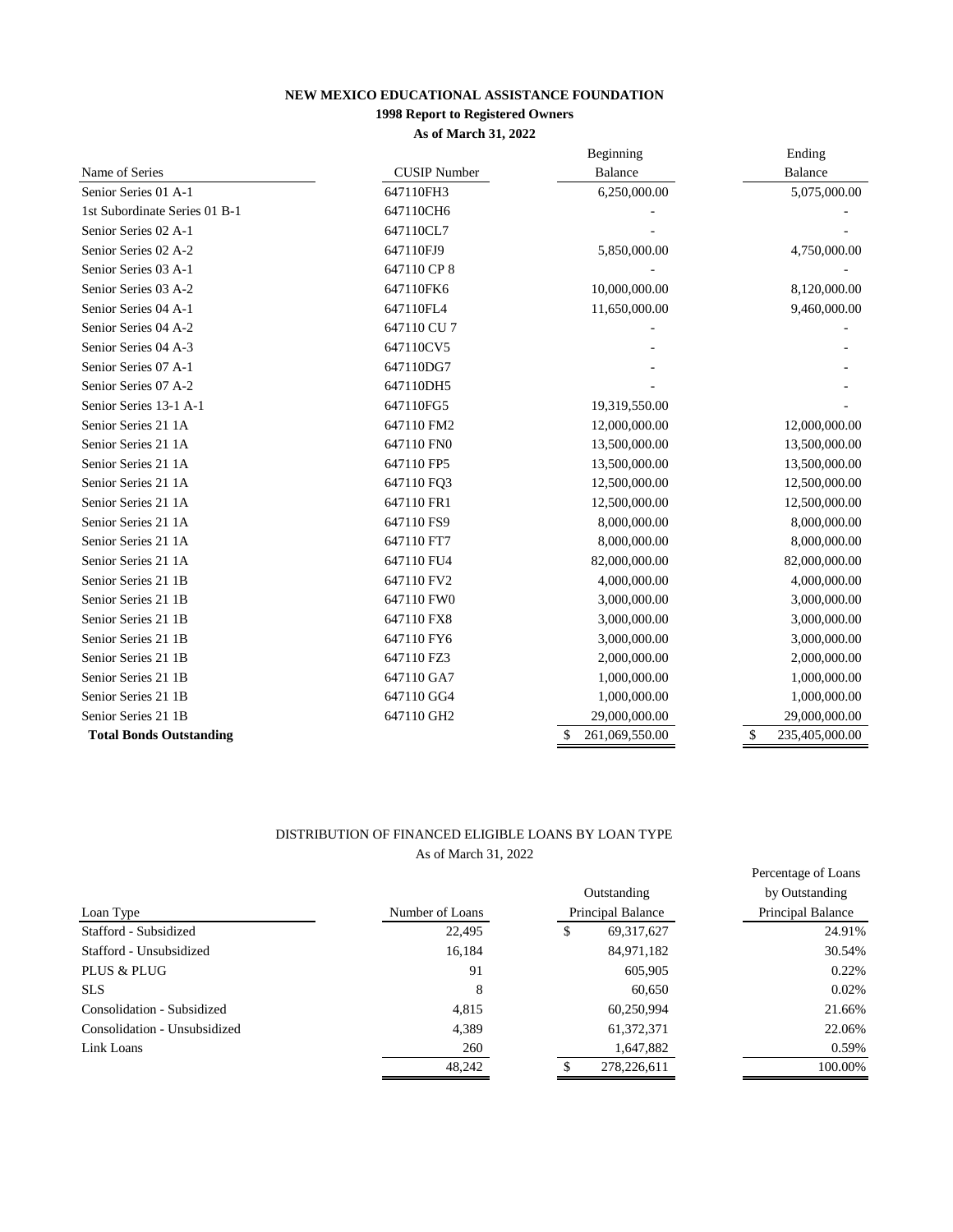## **NEW MEXICO EDUCATIONAL ASSISTANCE FOUNDATION 1998 Report to Registered Owners**

### DISTRIBUTION OF FINANCED ELIGIBLE LOANS BY BORROWER PAYMENT STATUS

As of March 31, 2022

|                                |                 |                          |              | Percentage of Loans |
|--------------------------------|-----------------|--------------------------|--------------|---------------------|
|                                |                 | Outstanding              |              | by Outstanding      |
| <b>Borrower Payment Status</b> | Number of Loans | <b>Principal Balance</b> |              | Principal Balance   |
| In school                      | 116             |                          | 604,944      | 0.22%               |
| Grace                          | 28              | 177,688                  |              | 0.06%               |
| Repayment                      | 41,915          | 243,118,456              |              | 87.38%              |
| Deferment                      | 3.077           |                          | 14, 365, 533 | 5.16%               |
| Forbearance                    | 2,390           |                          | 15,631,622   | 5.62%               |
| Default/Claim                  | 716             |                          | 4,328,368    | 1.56%               |
|                                | 48.242          | 278,226,611              |              | 100.00%             |

## As of March 31, 2022 DISTRIBUTION OF FINANCED ELIGIBLE LOANS BY SCHOOL TYPE

| School Type    | Number of Loans | Outstanding<br>Principal Balance | Percentage of Loans<br>by Outstanding<br>Principal Balance |
|----------------|-----------------|----------------------------------|------------------------------------------------------------|
| 4-year Public  | 30,314          | 183,739,044<br>\$                | 66.04%                                                     |
| 4-year Private | 250             | 1,625,362                        | 0.58%                                                      |
| 2-year Public  | 11,722          | 46,545,704                       | 16.73%                                                     |
| 2-year Private | 1,082           | 7,411,581                        | 2.66%                                                      |
| Proprietary    | 4,051           | 27,042,676                       | 9.72%                                                      |
| Other          | 823             | 11,862,245                       | 4.26%                                                      |
|                | 48,242          | 278,226,611                      | 100.00%                                                    |

# DISTRIBUTION OF FINANCED ELIGIBLE LOANS BY SERVICER As of March 31, 2022

|                                              |                 |                          | Percentage of Loans      |
|----------------------------------------------|-----------------|--------------------------|--------------------------|
|                                              |                 | Outstanding              | by Outstanding           |
| Servicer                                     | Number of Loans | <b>Principal Balance</b> | <b>Principal Balance</b> |
| New Mexico Educational Assistance Foundation | 48.242          | 278.226.611              | 100.00%                  |
|                                              | 48.242          | 278,226,611              | 100.00%                  |

# DISTRIBUTION OF FINANCED ELIGIBLE LOANS BY GUARANTY AGENCY As of March 31, 2022

| Guarantor    | Number of Loans          | Outstanding<br>Principal Balance | Percentage of Loans<br>by Outstanding<br>Principal Balance |
|--------------|--------------------------|----------------------------------|------------------------------------------------------------|
| <b>NMSLG</b> | 47,982                   | 276,578,729                      | 99.41%                                                     |
| <b>TSGLC</b> | $\overline{\phantom{0}}$ |                                  | 0.00%                                                      |
| LINK         | 260                      | 1,647,882                        | 0.59%                                                      |
|              | 48,242                   | 278,226,611                      | 100.00%                                                    |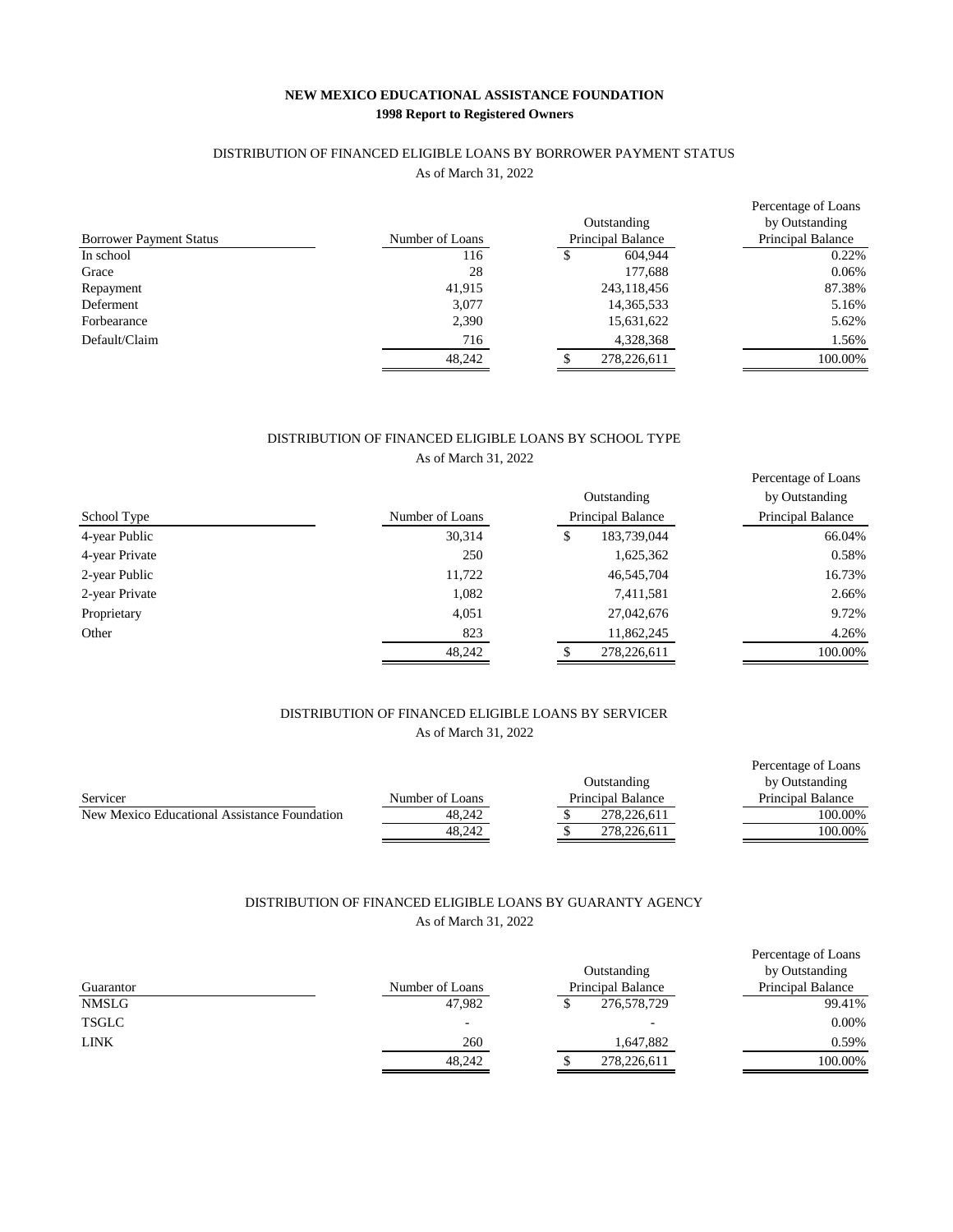# **NEW MEXICO EDUCATIONAL ASSISTANCE FOUNDATION 1998 Report to Registered Owners**

# As of March 31, 2022 DISTRIBUTION OF FINANCED ELIGIBLE LOANS BY RANGE OF DAYS DELINQUENT

|                          |                 |                   | Percentage of Loans |
|--------------------------|-----------------|-------------------|---------------------|
|                          |                 | Outstanding       | by Outstanding      |
| Range of Days Delinquent | Number of Loans | Principal Balance | Principal Balance   |
| Current                  | 36,473          | 214,239,795<br>\$ | 77.00%              |
| $1-30$ days              | 4,377           | 22,659,676        | 8.13%               |
| $31-60$ days             | 1,925           | 11,129,655        | 4.00%               |
| $61-90$ days             | 1.097           | 5,955,215         | 2.14%               |
| 91-120 days              | 607             | 4,099,465         | 1.47%               |
| 121-180 days             | 1,138           | 5,759,053         | 2.07%               |
| 181-270 days             | 1,969           | 10,478,383        | 3.77%               |
| Greater than 270         | 656             | 3,905,369         | 1.40%               |
|                          | 48,242          | 278,226,611       | 99.98%              |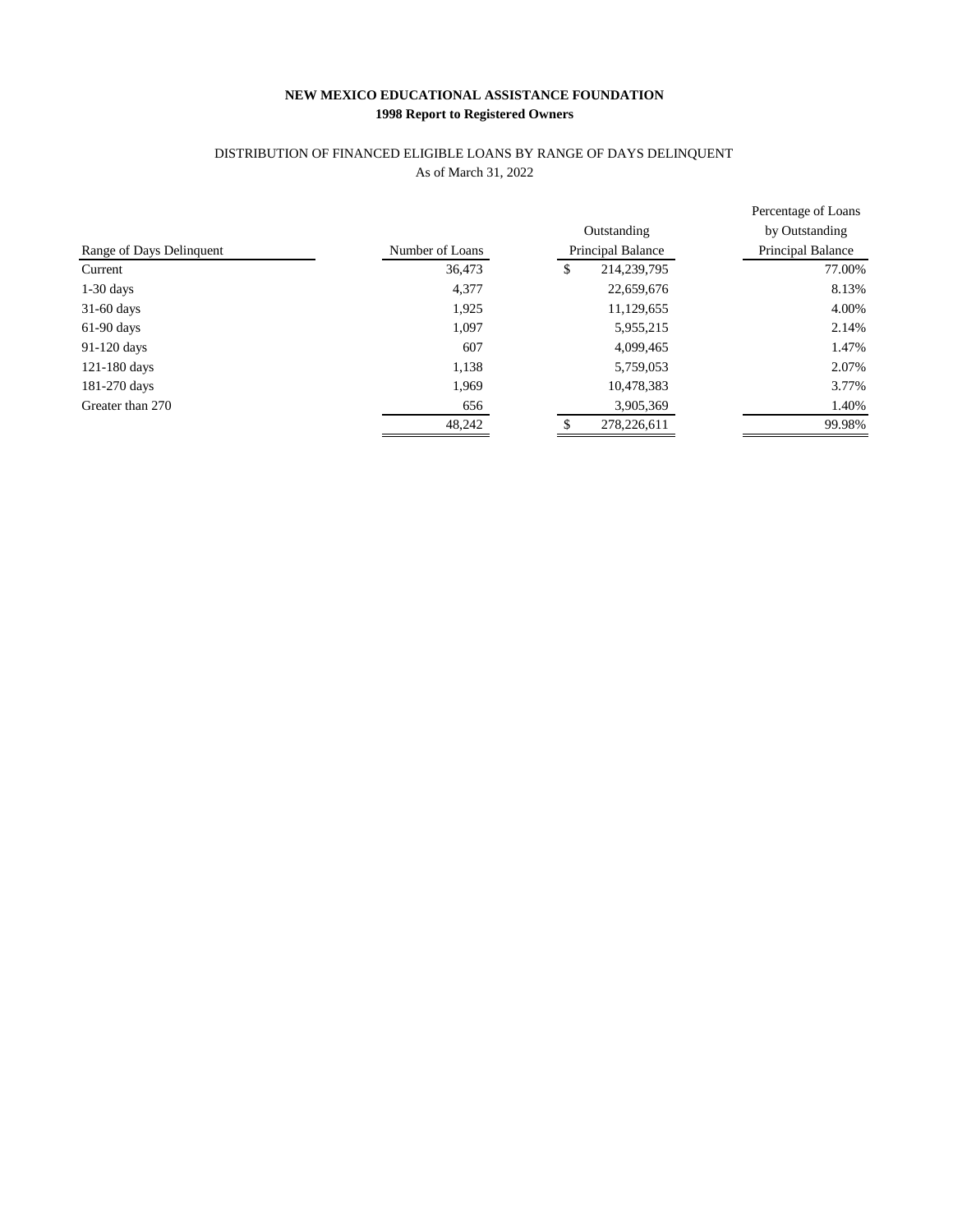| Senior Series 2001 A-1 - 647110FH3 | 3.75% Fixed  |
|------------------------------------|--------------|
| Senior Series 2002 A-2 - 647110FJ9 | 3.80% Fixed  |
| Senior Series 2003 A-2 - 647110FK6 | 3.80% Fixed  |
| Senior Series 2004 A-1 - 647110FL4 | 3.875% Fixed |

#### **\$162,000,000 Senior Series 2021-1A Fixed Rate Bonds (Non-AMT)**

Maturity Date

| (September 1) |         | <b>Principal Amount</b> | <b>Interest Rate</b> | Yield | <b>CUSIP</b>     |
|---------------|---------|-------------------------|----------------------|-------|------------------|
|               | 2023 \$ | 12,000,000              | 5.00%                |       | 0.41% 647110 FM2 |
|               | 2024    | 13.500.000              | 5.00%                |       | 0.55% 647110 FN0 |
|               | 2025    | 13.500.000              | 5.00%                |       | 0.71% 647110 FP5 |
|               | 2026    | 12.500.000              | 5.00%                |       | 0.90% 647110 FQ3 |
|               | 2027    | 12.500.000              | 5.00%                |       | 1.07% 647110 FR1 |
|               | 2028    | 8.000.000               | 5.00%                |       | 1.25% 647110 FS9 |
|               | 2029    | 8.000.000               | 5.00%                |       | 1.39% 647110 FT7 |
|               | 2051    | 82.000.000              | 2.05%                |       | 2.20% 647110 FU4 |

#### **\$46,000,000 Senior Series 2021-1B Fixed Rate Bonds (Taxable)**

Maturity Date

| (September 1 |  |  |  |
|--------------|--|--|--|
|--------------|--|--|--|

| (September 1) |         | <b>Principal Amount</b> | <b>Interest Rate</b> | Yield | <b>CUSIP</b>      |
|---------------|---------|-------------------------|----------------------|-------|-------------------|
|               | 2023 \$ | 4.000.000               | 0.933%               |       | 0.933% 647110 FV2 |
| 2024          |         | 3,000,000               | 1.260%               |       | 1.260% 647110 FW0 |
| 2025          |         | 3.000.000               | 1.506%               |       | 1.506% 647110 FX8 |
| 2026          |         | 3.000.000               | 1.756%               |       | 1.756% 647110 FY6 |
| 2027          |         | 2.000.000               | 1.891%               |       | 1.891% 647110 FZ3 |
| 2028          |         | 1.000.000               | 2.091%               |       | 2.091% 647110 GA7 |
| 2029          |         | 1.000.000               | 2.174%               |       | 2.174% 647110 GG4 |
| 2051          |         | 29,000,000              | 2.106%               |       | 2.106% 647110 GH2 |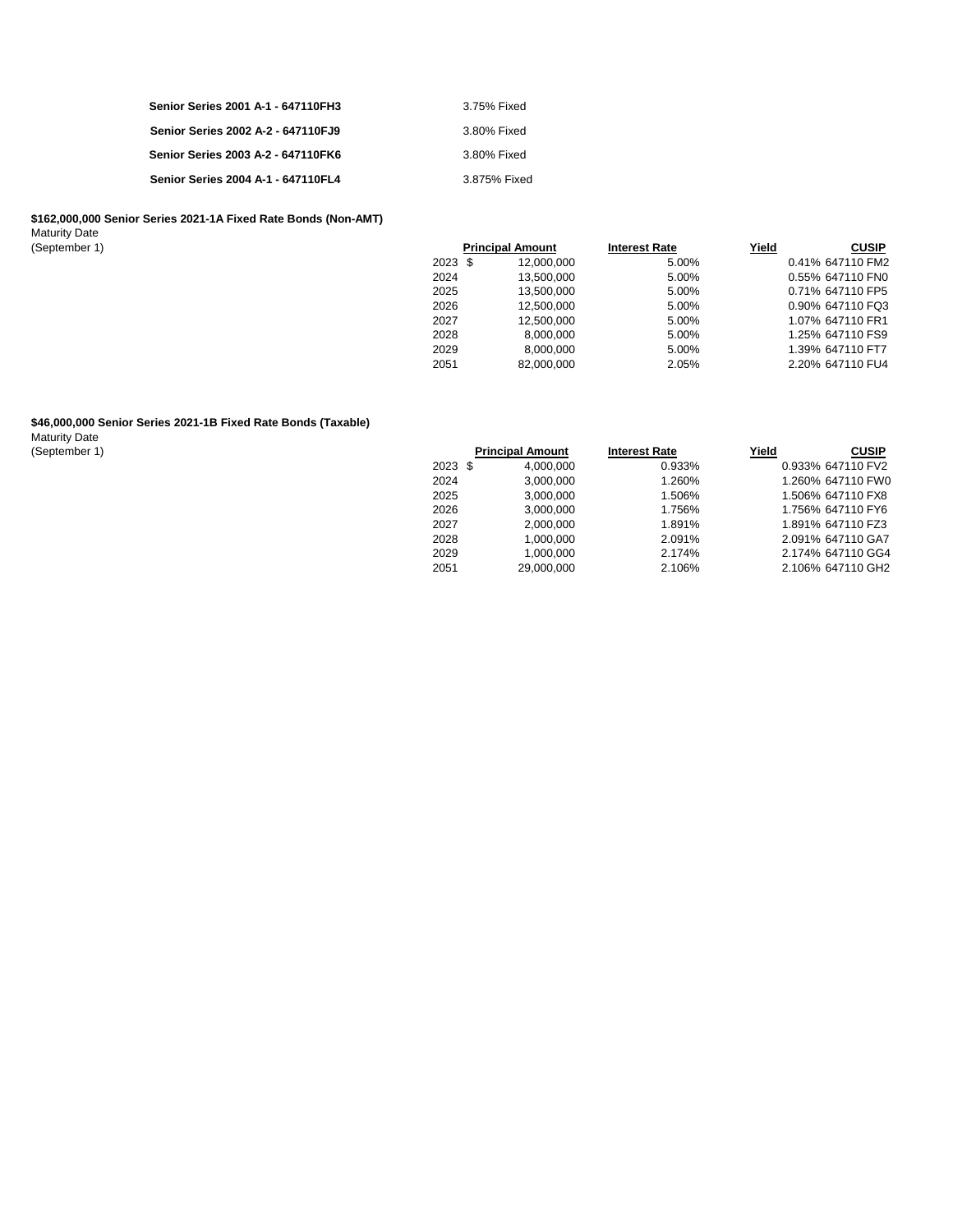### **New Mexico Educational Assistance Foundation**

### *Link Loan Default & Recovery Analysis*

|               |                                                    |      |      |      |      |        |         |          |          |           |                              |                     |        |           |           |           |          |          |          |           |          |          |             |                        |                        |                |          |                      | As of March 31, 2022 |
|---------------|----------------------------------------------------|------|------|------|------|--------|---------|----------|----------|-----------|------------------------------|---------------------|--------|-----------|-----------|-----------|----------|----------|----------|-----------|----------|----------|-------------|------------------------|------------------------|----------------|----------|----------------------|----------------------|
|               | Gross and Net Defaults by Year of Origination (\$) |      |      |      |      |        |         |          |          |           |                              |                     |        |           |           |           |          |          |          |           |          |          |             |                        |                        |                |          |                      |                      |
| Fisca         |                                                    |      |      |      |      |        |         |          |          |           |                              |                     |        |           |           |           |          |          |          |           |          |          |             | <b>Gross Principal</b> | <b>Gross Principal</b> | Principal      | Recovery | <b>Net Principal</b> | <b>Net Principal</b> |
| Year          | <b>Total Principal</b>                             |      |      |      |      |        |         |          |          |           | <b>Fiscal Year Defaulted</b> |                     |        |           |           |           |          |          |          |           |          |          |             |                        |                        |                |          |                      |                      |
| Originated    | Originated (\$)                                    | 2000 | 2001 | 2002 | 2003 | 2004   | 2005    | 2006     | 2007     | 2008      | 2009                         | 2010                | 2011   | 2012      | 2013      | 2014      | 2015     | 2016     | 2017     | 2018      | 2019     | 2020     | 2021        | Defaulted (\$)         | Defaulted (%)          | Recovered (\$) | Rate (%) | Defaulted (\$)       | Defaulted (%)        |
| 2003          | 9.464                                              |      |      |      | 1994 | -      | -       |          |          |           |                              |                     |        |           | - -       |           |          | $\sim$   |          |           | -        | -        |             |                        | 0.00%                  |                |          | $\sim$               | 0.00%                |
| 2004          | 2.907.539                                          |      |      |      |      | $\sim$ | 2.912   | 676      | 7 164    |           |                              | 7789                |        |           | 25.575    | 7.364     | 9.512    | 1.364    | '.370    | 7.645     | 669      | 1.169    | <b>CONT</b> | 510.065                | 17.54%                 | 246.226        | 48.3%    | 263,839              | 9.07%                |
| 2005          | 2.975.970                                          |      |      |      |      |        | $\sim$  | 4.874    | 23.944   | 73 423    | 36 739                       | 59,480              | 50.539 | 44.549    | 169.147   | 71.541    | 23.363   | 11.136   | 18,033   | 38,580    | 19,690   | 1.971    | <b>CONT</b> | 647.008                | 21.74%                 | 212.073        | 32.8%    | 434.935              | 14.61%               |
| 2006          | 3.200.655                                          |      |      |      |      |        |         | -        | (0.130)  | 54.756    | 7 7 9 4                      | 28.85 <sup>*</sup>  | 24.61  |           | 70.57     | 57.618    | 39.913   | 3720     | 31 784   | 60.739    | 10.759   | 15.689   | 9.574       | 671.828                | 20.99%                 | 188,894        | 28.1%    | 482.934              | 15.09%               |
| 2007          | 2.213.488                                          |      |      |      |      |        |         |          | -        | 3.195     | 63.408                       | 29.354              |        | 5.909.    | 91.546    | 30,899    | $\sim$   | 2910     | 13.589   | 24.099    | 17.532   |          |             | 423.195                | 19.12%                 | 173.468        | 41.0%    | 249,726              | 11.28%               |
| 2008          | 2.450.733                                          |      |      |      |      |        |         |          |          | -         | 43.882                       | 25,988              | 69.821 | 126,410   | 19.785    | 45,855    | 14.644   | 29,499   | 23,809   | 12,301    | 18,672   | 16,689   | <b>CONT</b> | 547.354                | 22.33%                 | 182.875        | 33.4%    | 364,479              | 14.87%               |
| 2009          | 118,522                                            |      |      |      |      |        |         |          |          |           | -                            |                     | -      | 13.749    | - -       |           |          | $\sim$   |          | $\sim$    | -        | 45.729   | <b>CONT</b> | 59,478                 | 50.18%                 |                | $\sim$   | 59,478               | 50.18%               |
|               |                                                    |      |      |      |      |        |         |          |          |           |                              |                     |        |           |           |           |          |          |          |           |          |          |             |                        |                        |                |          |                      | 0.00%                |
| <b>Totals</b> | \$13,876,371                                       |      |      |      |      |        | \$2,912 | \$36,549 | \$71.238 | \$200,988 | \$293,840                    | \$161.462 \$334.028 |        | \$393.852 | \$585.629 | \$223,277 | \$87,432 | \$71.629 | \$94.585 | \$143,363 | \$67.321 | \$81.246 | \$9,574     | \$2,858,926            | 20.60%                 | \$1,003,536    | 35.10%   | \$1,855,391          | 13.37%               |
|               |                                                    |      |      |      |      |        |         |          |          |           |                              |                     |        |           |           |           |          |          |          |           |          |          |             |                        |                        |                |          |                      |                      |

|               | Gross and Net Default by Year of Origination (%) |        |        |        |              |        |       |             |                |       |       |       |        |        |        |       |        |       |       |       |            |        |            |                    |                  |
|---------------|--------------------------------------------------|--------|--------|--------|--------------|--------|-------|-------------|----------------|-------|-------|-------|--------|--------|--------|-------|--------|-------|-------|-------|------------|--------|------------|--------------------|------------------|
|               |                                                  |        |        |        |              |        |       |             |                |       |       |       |        |        |        |       |        |       |       |       |            |        |            |                    |                  |
| Fiscal        | <b>Total Principal</b>                           |        |        |        |              |        |       |             |                |       |       |       |        |        |        |       |        |       |       |       |            |        |            | <b>Total Gross</b> | <b>Total Net</b> |
| Year          | Originated                                       | 2000   | 2001   | 2002   | 2003         | 2004   | 2005  | 2006        | 2007           | 2008  | 2009  | 2010  | 2011   | 2012   | 2013   | 2014  | 2015   | 2016  | 2017  | 2018  | 2019       | 2020   | 2021       | Defaults (%)       | Defaults (%)     |
| 2003          | 9,464                                            | -      |        |        | <b>COLUM</b> | -      |       | - -         |                |       |       |       |        |        | $\sim$ |       |        | -     |       |       |            | -      | -          | 0.00%              | 0.00%            |
| 2004          | 2,907,539                                        | $\sim$ |        |        | $\sim$       | $\sim$ | 0.10% | .09%        | $1.28^{\circ}$ | 2.05% | 2.48% | 0.61% | 4.76%  | 2.47%  | 1.88%  | 0.60% | 0.33%  | 0.32% | 0.25% | 0.26% | 0.02%      | 0.04%  | -          | 17.54%             | 9.07%            |
| 2005          | 2.975.970                                        | -      |        |        |              |        | -     | 0.16%       | 0.80%          | 2.47% | 1.23% | 2.00% | 1.70%  | 1.50%  | 5.68%  | 2.40% | 0.79%  | 0.37% | 0.61% | 1.30% | 0.66%      | 0.07%  | -          | 21.74%             | 14.61%           |
| 2006          | 3.200.655                                        | $\sim$ | $\sim$ | $\sim$ | $\sim$       | $\sim$ |       | <b>CONT</b> | 0.32%          | 1.71% | 2.43% | 0.90% | 0.77%  | 1.92%  | 5.61%  | 1.80% | 1.25%  | 0.27% | 0.99% | 1.90% | 0.34%      | 0.49%  | 0.30%      | 20.99%             | 15.09%           |
| 2007          | 2.213.488                                        | $\sim$ |        |        |              |        | -     |             | <b>COLUM</b>   | 0.60% | 2.86% | 1.33% | 2.29%  | 3.43%  | 4.14%  | 1.40% | $\sim$ | 0.58% | 0.61% | 1.09% | 0.79%      | -      | <b>COL</b> | 19.12%             | 11.28%           |
| 2008          | 2,450,733                                        | -      |        |        |              |        | -     | - -         |                | -     | 1.79% | 1.06% | 2.85%  | 5.16%  | 4.89%  | 1.87% | 0.60%  | 1.20% | 0.97% | 0.50% | 0.76%      | 0.68%  | -          | 22.33%             | 14.87%           |
| 2009          | 118,522                                          |        |        |        |              |        |       |             |                |       |       | -     | $\sim$ | 11.60% | $\sim$ |       |        |       |       |       | <b>COL</b> | 38.58% | <b>COL</b> | 50.18%             | 50.18%           |
| <b>Totals</b> | \$13,876,372                                     |        |        |        |              |        |       |             |                |       |       |       |        |        |        |       |        |       |       |       |            |        |            | 20.60%             | 13.37%           |

|                | <b>Percentage of Gross Defau</b><br>of Default (i.e '<br>"Default Speed") |        |        |      |        |        |        |      |        |       |       |      |       |       |       |       |      |      |      |      |      |      |      |        |
|----------------|---------------------------------------------------------------------------|--------|--------|------|--------|--------|--------|------|--------|-------|-------|------|-------|-------|-------|-------|------|------|------|------|------|------|------|--------|
| Fiscal<br>Year | <b>Total Principal</b><br>Defaulted                                       | 2000   | 2001   | 2002 | 2003   | 2004   | 2005   | 2006 | 2007   | 2008  | 2009  | 2010 | 2011  | 2012  | 2013  | 2014  | 2015 | 2016 | 2017 | 2018 | 2019 | 2020 | 2021 | Total  |
| 2004           | 510.065                                                                   | $\sim$ | $\sim$ |      |        |        | 0.6%   | 6.2% | . 3%   | 11.7% | 14.1% | 3.5% | 27.1% | 14.19 | 5.0%  | 3.4%  | 1.9% | 1.8% | 1.4% | 1.5% | 0.1% | 0.2% |      | 100.0% |
| 2005           | 647.008                                                                   | $\sim$ | $\sim$ |      |        |        | $\sim$ | 0.8% | 3.7%   | 11.3% | 5.7%  | 9.2% | 7.8%  | 6.9%  | 26.1% | 11.1% | 3.6% | 1.7% | 2.8% | 6.0% | 3.0% | 0.3% | -    | 100.0% |
| 2006           | 671.828                                                                   | $\sim$ | $\sim$ |      | $\sim$ |        | $\sim$ | -    | 1.5%   | 8.2%  | 11.6% | 1.3% | 3.7%  | 9.1%  | 26.7% | 8.6%  | 5.9% | 1.3% | 4.7% | 9.0% | 1.6% | 2.3% | 1.4% | 98.6%  |
| 2007           | 423.195                                                                   | $\sim$ | $\sim$ |      | $\sim$ | $\sim$ |        | -    |        | 3.19  | 15.0% | 6.9% | 12.0% | 17.9% | 21.6% | 7.3%  |      |      | 3.2% | 5.7% | 4.1% | -    |      | 100.0% |
| 2008           | 547.354                                                                   | $\sim$ | $\sim$ |      | $\sim$ |        | $\sim$ | -    | $\sim$ |       | 8.0%  | 1.7% | 12.8% | 23.1% | 21.9% | 8.4%  | 2.7% | 5.4% | 4.3% | 2.2% | 3.4% | 3.0% |      | 100.0% |
| 2009           | 59.478                                                                    |        |        |      |        |        |        |      |        |       |       |      |       | 23.1% |       |       |      |      |      |      |      | 9.0% |      | 32.1%  |
| <b>Totals</b>  | \$2,858,926                                                               |        |        |      |        |        |        |      |        |       |       |      |       |       |       |       |      |      |      |      |      |      |      |        |

**New Mexico**<br>Educational<br>Assistance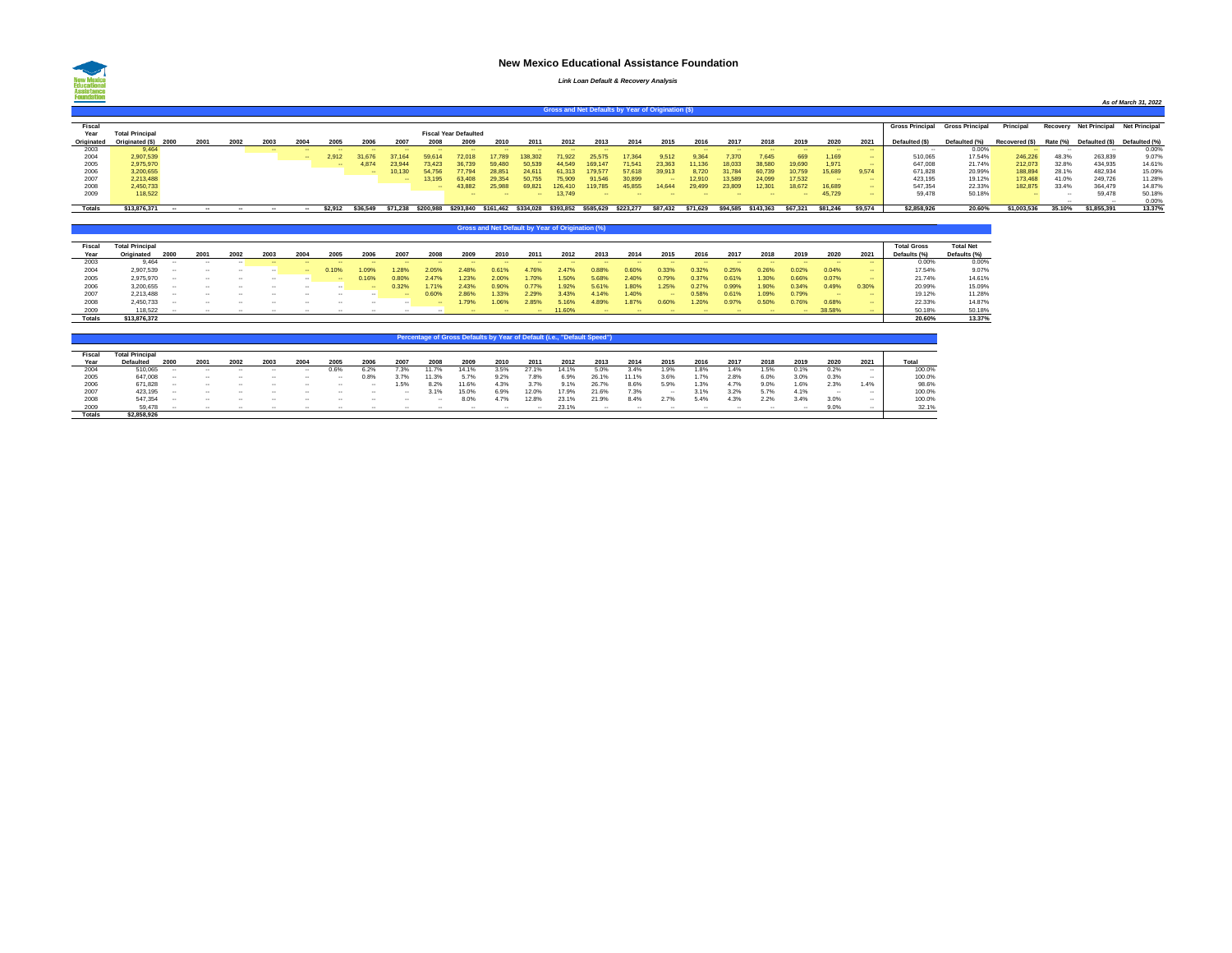

# **New Mexico Educational Assistance Foundation**

**Link Loan Default & Recovery Analysis**

**Link Loan Gross & Net Default Summary**

*As of March 31, 2022*

|               |              |                  |                 | Link Loan Gross & Net Default Summary |                 |                  |                 |
|---------------|--------------|------------------|-----------------|---------------------------------------|-----------------|------------------|-----------------|
|               | \$ Principal | \$ Principal     | % Gross         | \$ Principal                          | <b>Recovery</b> | \$ Net Prin.     | % Net           |
| Year          | Originated   | <b>Defaulted</b> | <b>Defaults</b> | <b>Recovered</b>                      | Rate (%)        | <b>Defaulted</b> | <b>Defaults</b> |
| 2003          | 9,464        | --               | --              | --                                    | --              | --               |                 |
| 2004          | 2,907,539    | 510,065          | 17.54%          | 246,226                               | 48.3%           | 263,839          | 9.07%           |
| 2005          | 2,975,970    | 647,008          | 21.74%          | 212,073                               | 32.8%           | 434,935          | 14.61%          |
| 2006          | 3,200,655    | 671,828          | 20.99%          | 188,894                               | 28.1%           | 482,934          | 15.09%          |
| 2007          | 2,213,488    | 423,195          | 19.12%          | 173,468                               | 41.0%           | 249,726          | 11.28%          |
| 2008          | 2,450,733    | 547,354          | 22.33%          | 182,875                               | 33.4%           | 364,479          | 14.87%          |
| 2009          | 118,522      | 59,478           | 50.18%          | $- -$                                 | $- -$           | 59,478           | 50.18%          |
|               |              |                  |                 | --                                    |                 | $- -$            |                 |
| <b>Totals</b> | \$13,876,372 | \$2,858,926      | 20.60%          | \$1,003,536                           | 35.10%          | \$1,855,391      | 13.37%          |